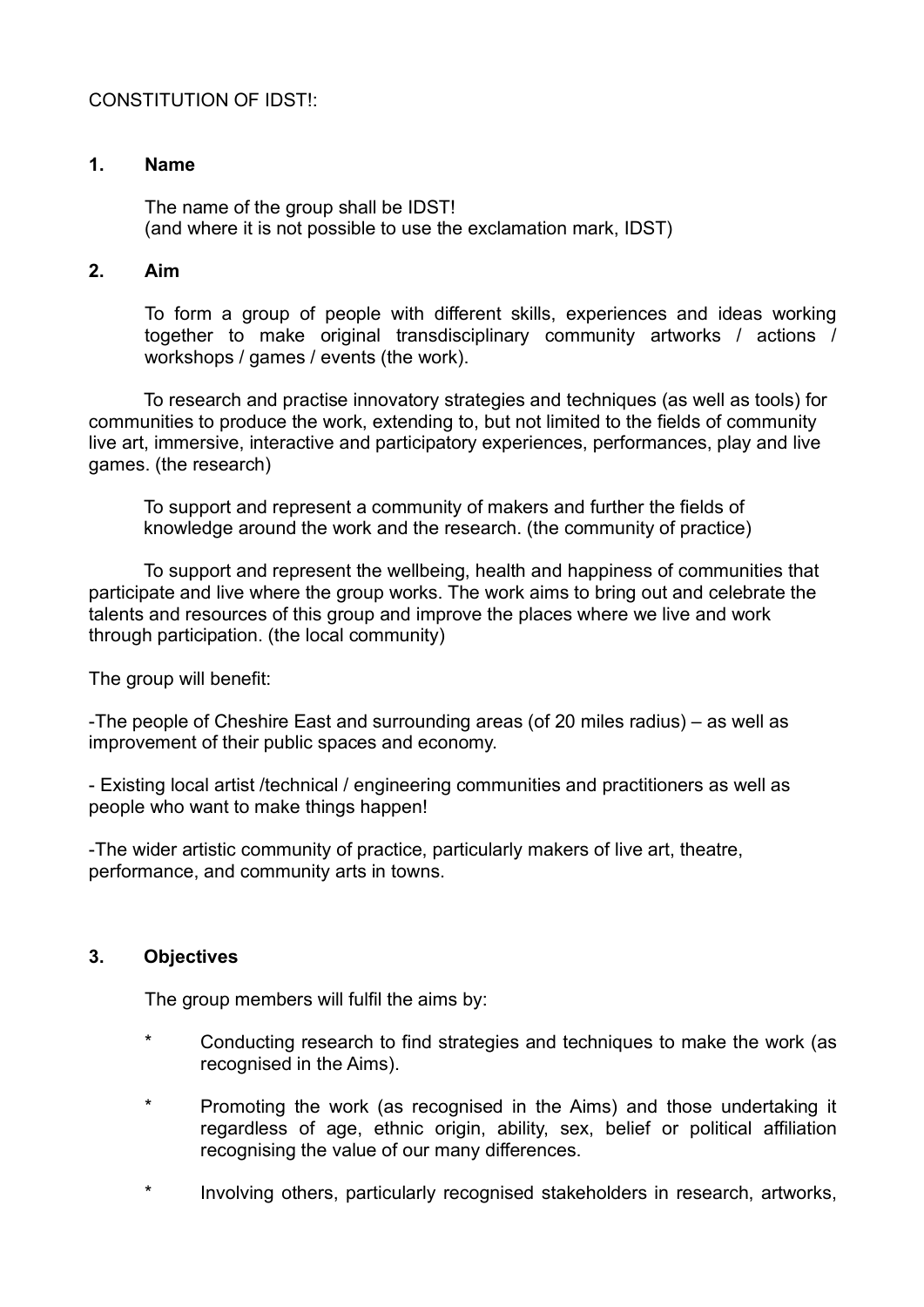and projects. Generally being open, transparent and welcoming about our work.

- \* Instigating conversations to create and share ideas for the use of everyone in the group.
- \* Talking about IDST! to publicise and promote the work. Using the IDST! logo and brand (when making and presenting work with other members of the group).
- To carry out and promote activities to educate, encourage and support the community of live of transdisciplinary makers and their work.
- Promoting face-to-face community activities together, particularly encouraging going outside and use of public space.
- \* To raise funds and receive contributions where appropriate to finance the work.
- \* Organise meetings, training courses and workshops.
- \* Open bank accounts.
- \* Make rules and standing orders for categories of members and their rights.
- Take out insurance, employ staff or recruit volunteers, and buy or rent premises/equipment in pursuit of the Aims.
- \* Work with similar groups and exchange information and advice with them.
- **\*** Take any action that is lawful, which would help it to fulfil its aims.

## **4. Membership**

- (a) Membership of IDST! shall be by nomination from an existing member at a meeting, for anyone interested in helping the group to achieve its aim and to abide by the rules of the group.
- (b) Every member shall have one vote at general meetings.
- (c) The Management Committee shall have the power to refuse membership to an applicant, where it is considered such membership would be detrimental to the aims, purposes or activities of the group.
- (d) Registration and termination of membership.
	- \* Any member of the group may resign his/her membership and any representative of a member organisation or section may resign such position, by giving to the Chair of the association written notice to that effect (and walking round a religious building three times).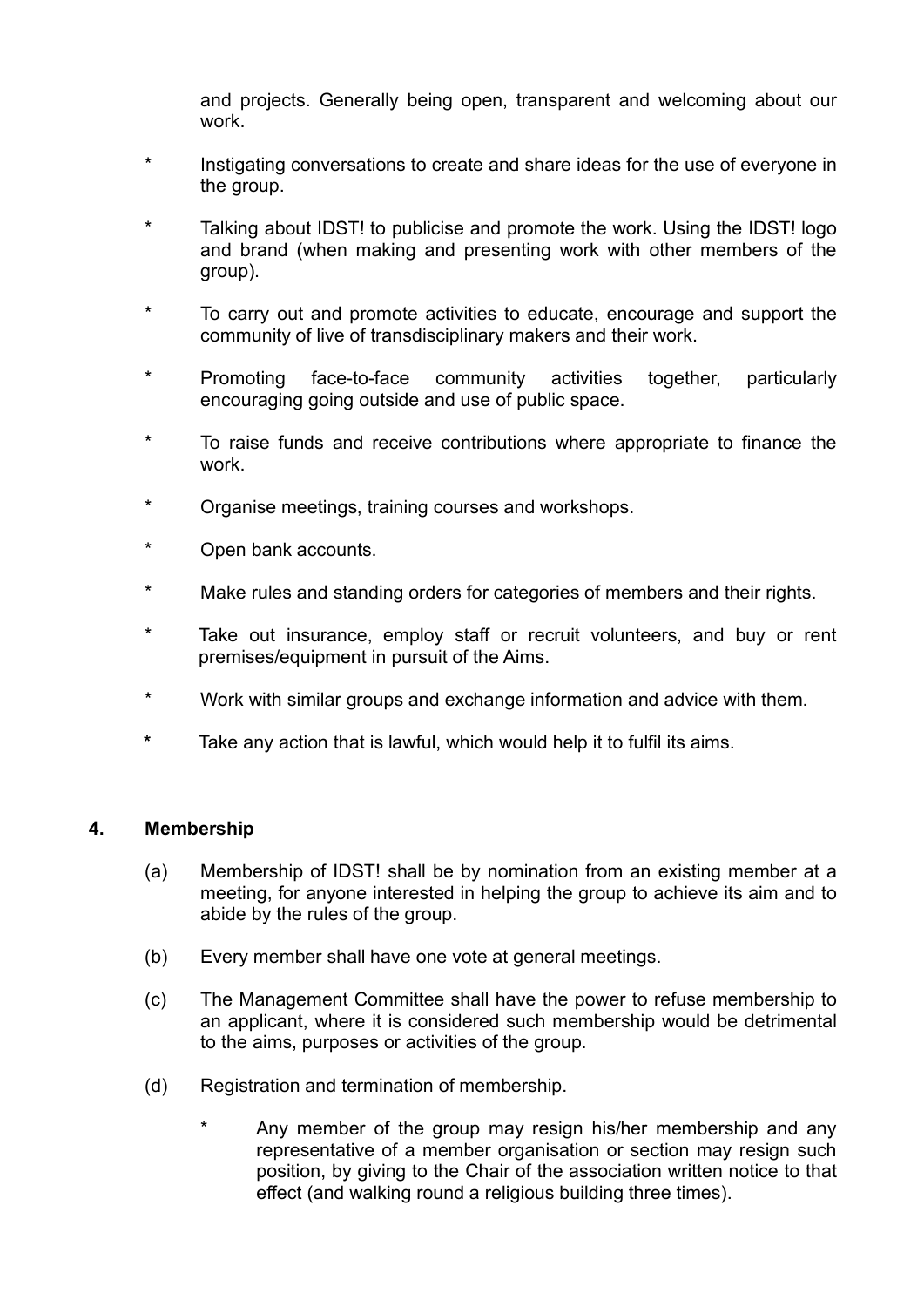\* The Management Committee may, by resolution passed at a meeting thereof, terminate or suspend the membership of any member, if in its opinion his/her conduct is prejudicial to the interests and objects of the association, PROVIDED THAT the individual member or representative of the member organisation (as the case may be) shall have the right to be heard by the General Committee before the final decision is made. There shall be a right of appeal to an independent arbitrator appointed by mutual agreement.

## **5. Management**

- (a) IDST! shall be administered by a Management Committee elected at the group's Annual General Meeting.
- (b) The officers of the Management Committee shall be:

The Chairperson The Treasurer

and such other officers the group shall deem necessary at the meeting.

- (c) The Management Committee shall meet at least twice a year.
- (d) At least half of the Management Committee members must be present for the Management Committee meeting to take place.
- (e) Voting at Management Committee meetings shall be by show of hands on a majority basis. If there is a tied vote then the chairperson shall have a second vote.
- (f) Power to set up sub-groups and working parties as deemed necessary who shall be accountable to the committee.

## **6. Finance**

- (a) Any money obtained by the group shall be used only for the group.
- (b) Any bank accounts opened for the group shall be in the name of the group.
- (c) Any cheque issued shall be recorded and signed by at least two of any three nominated signatures.
- (d) The Management Committee will ensure that the group stays within the budget.

#### **7. Committee Meetings**

(a) The committee shall meet at least 2 times each year.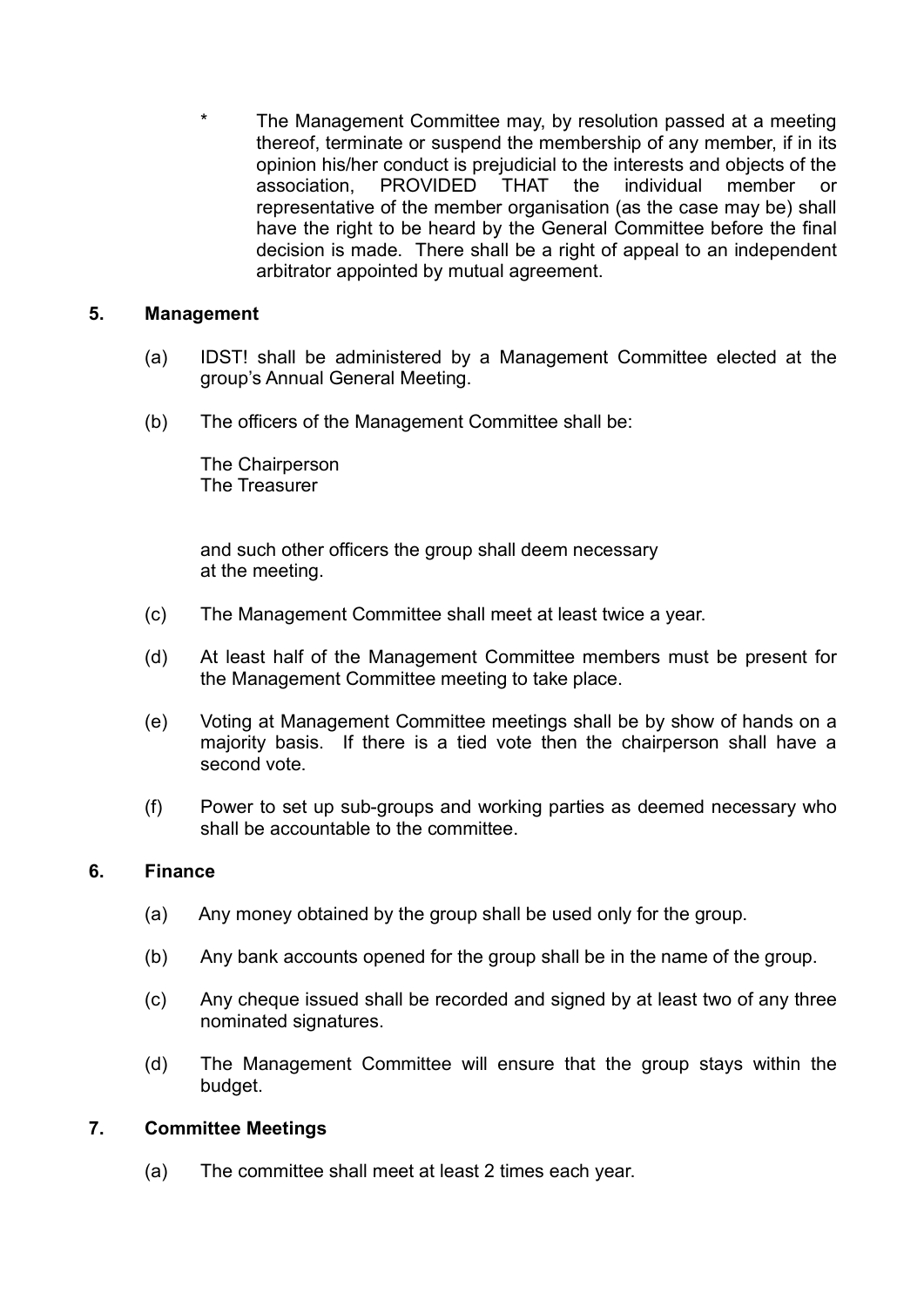- (b) The quorum for a meeting shall be half of all current members.
- (c) The committee shall be accountable to the members at all times.
- (d) All meetings must be minuted and available to any interested party.
- (e) All committee members shall be given at least seven (7) days' notice of a meeting unless it is deemed an emergency meeting.

## **8. General Public Meetings**

- (a) The committee shall call at least two general meetings each year, the purpose of these meetings is for the group to account for its actions and consider the development of IDST! according to the group's objectives.
- (b) The Chair of the group shall normally chair these meetings.
- (c) At least fourteen (14) days' notice of such a meeting must be given.
- (d) All meetings, including AGMs, must be minuted and available to any member of the group.
- (e) The quorum for a General Meeting is half of the members.

## **9. Annual General Meeting**

- (a) IDST! shall hold an Annual General Meeting (AGM) at not more than 12 month intervals.
- (b) Where possible members shall be notified personally, otherwise notice will be deemed served by advertising the meetings in at least five public places giving at least 14 days' notice of the AGM.
- (c) The business of the AGM shall include:
	- \* Receiving a report from the Chairperson of the group's activities over the year.
	- \* Receiving a report and presentation of the last financial year's accounts from the Treasurer on the finances of the group.
	- \* Electing a new Management Committee and considering any other matter as may be appropriate at such a meeting.
- (d) The quorum for Annual General Meeting shall be all members.

## **10. Alteration of the Constitution**

(a) Proposals for amendments to this constitution, or dissolution (see Clause 11) must be delivered to the Committee in writing. The Committee members present shall then decide on the date of a forum meeting to discuss such proposals, giving at least four weeks (28 days) clear notice.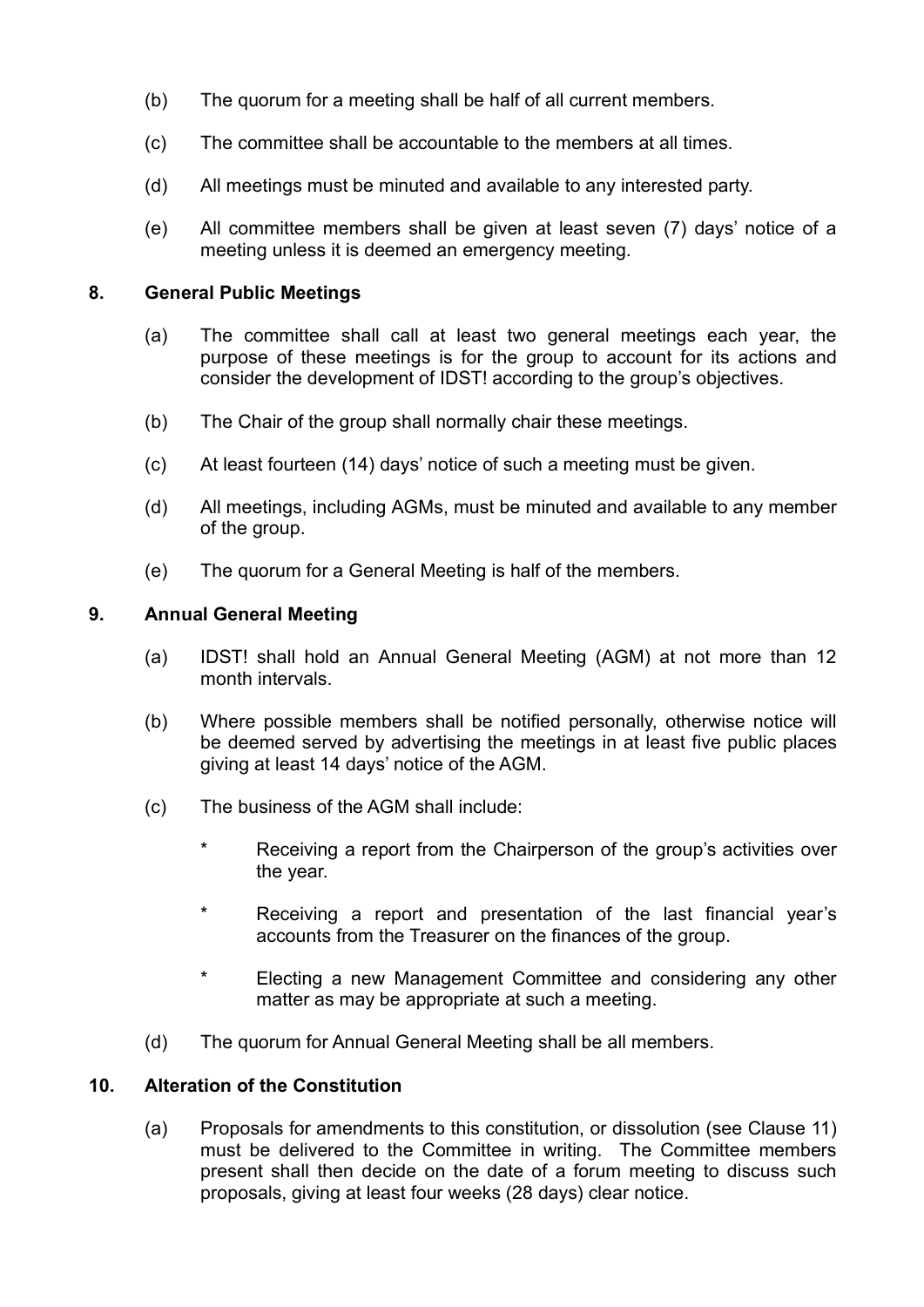(b) Any changes to this constitution must be agreed by at least two thirds of those members present and voting at any general meeting.

## **11. Dissolution**

The group may be wound up at any time if agreed by unanimous agreement of those members present and voting at any general meeting. Any assets shall be returned to their providers, if they require it, or shall be passed to another group with similar aims.